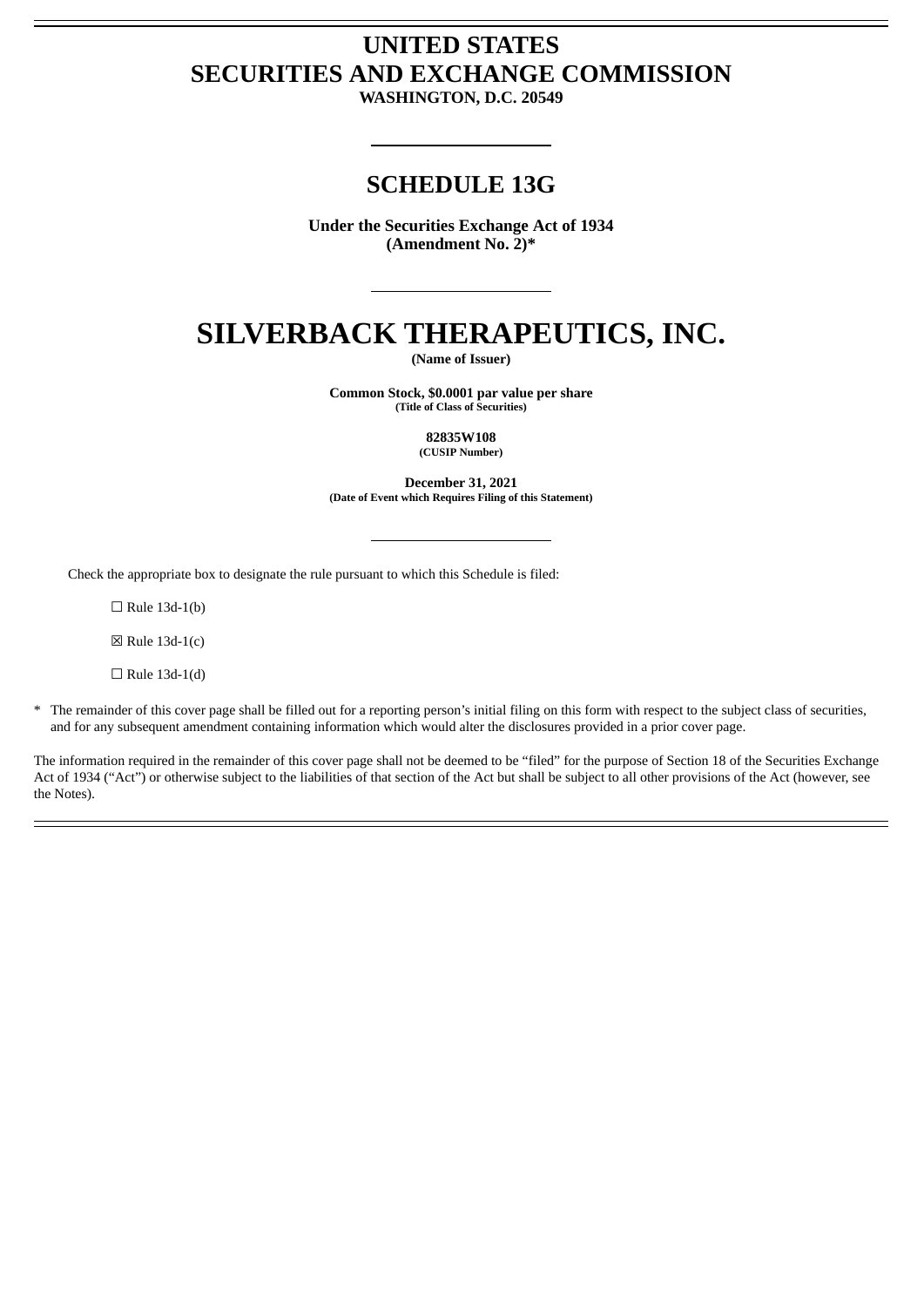| $1\,$                                                   | Name of reporting persons.                                                               |   |                           |  |  |
|---------------------------------------------------------|------------------------------------------------------------------------------------------|---|---------------------------|--|--|
|                                                         | Boxer Capital, LLC                                                                       |   |                           |  |  |
| $\overline{2}$                                          | Check the appropriate box if a member of a group. (See instructions)                     |   |                           |  |  |
|                                                         | $(b) \boxtimes$<br>(a) $\Box$                                                            |   |                           |  |  |
|                                                         |                                                                                          |   |                           |  |  |
| 3                                                       | SEC use only.                                                                            |   |                           |  |  |
| Citizenship or place of organization.<br>$\overline{4}$ |                                                                                          |   |                           |  |  |
|                                                         | Delaware                                                                                 |   |                           |  |  |
|                                                         |                                                                                          | 5 | Sole voting power.        |  |  |
|                                                         | <b>NUMBER OF</b>                                                                         |   | $-0-$                     |  |  |
|                                                         | <b>SHARES</b>                                                                            | 6 | Shared voting power.      |  |  |
|                                                         | <b>BENEFICIALLY</b><br><b>OWNED BY</b>                                                   |   | $-0-$                     |  |  |
|                                                         | <b>EACH</b><br><b>REPORTING</b>                                                          |   | Sole dispositive power.   |  |  |
|                                                         | <b>PERSON</b>                                                                            |   | $-0-$                     |  |  |
|                                                         | WITH:                                                                                    | 8 | Shared dispositive power. |  |  |
|                                                         |                                                                                          |   | $-0-$                     |  |  |
| 9                                                       | Aggregate amount beneficially owned by each reporting person.                            |   |                           |  |  |
|                                                         | $-0-$                                                                                    |   |                           |  |  |
| 10                                                      | Check box if the aggregate amount in row (9) excludes certain shares (see instructions). |   |                           |  |  |
|                                                         | $\Box$                                                                                   |   |                           |  |  |
| $\overline{11}$                                         | Percent of class represented by amount in row (9).                                       |   |                           |  |  |
| $0.0\%$                                                 |                                                                                          |   |                           |  |  |
| 12                                                      | Type of reporting person                                                                 |   |                           |  |  |
|                                                         | 00                                                                                       |   |                           |  |  |
|                                                         |                                                                                          |   |                           |  |  |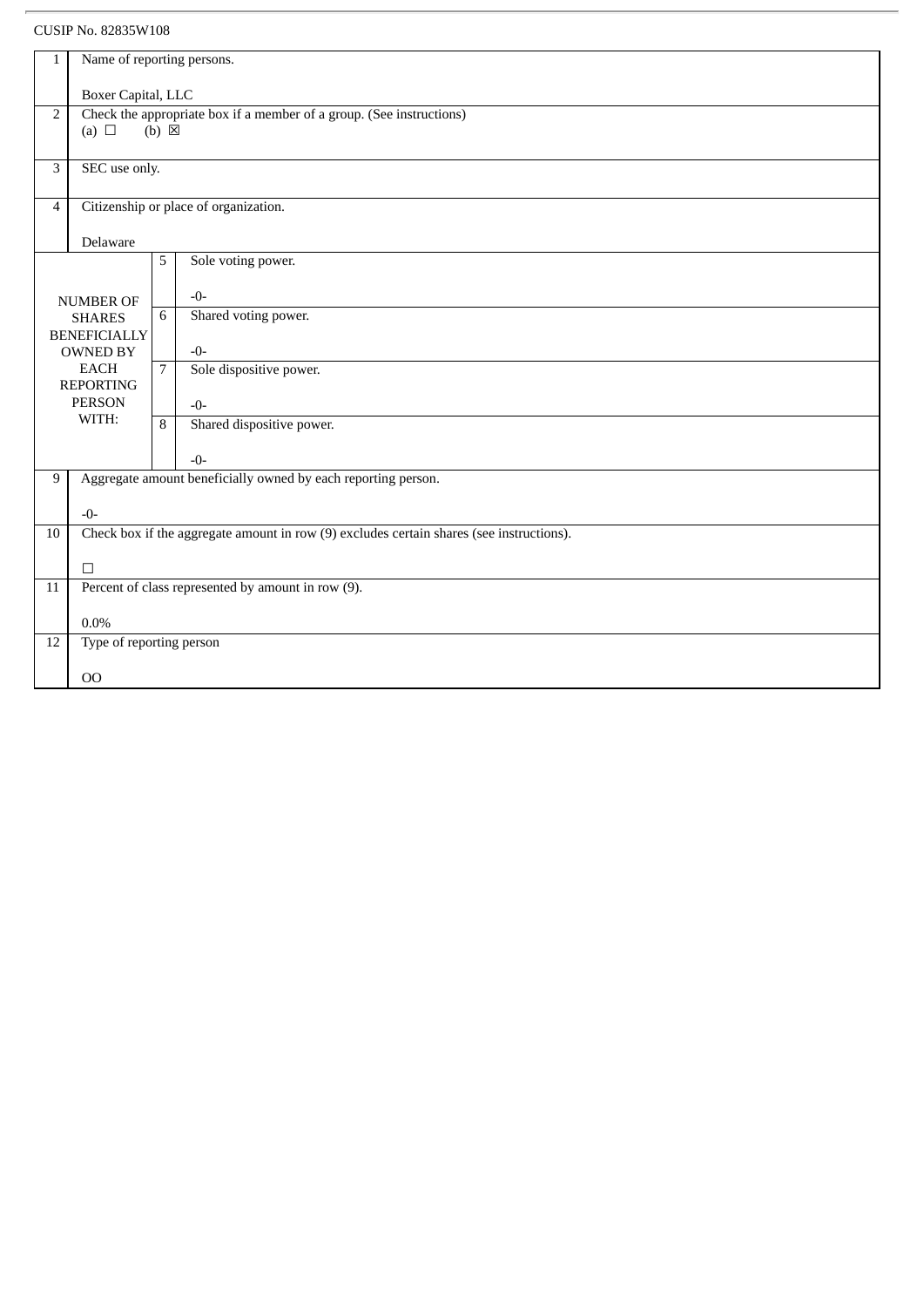| 1                                                       | Name of reporting persons.                                           |                |                                                                                          |  |  |
|---------------------------------------------------------|----------------------------------------------------------------------|----------------|------------------------------------------------------------------------------------------|--|--|
|                                                         |                                                                      |                |                                                                                          |  |  |
|                                                         | Boxer Asset Management Inc.                                          |                |                                                                                          |  |  |
| 2                                                       | Check the appropriate box if a member of a group. (See instructions) |                |                                                                                          |  |  |
|                                                         | $(b) \boxtimes$<br>(a) $\Box$                                        |                |                                                                                          |  |  |
|                                                         |                                                                      |                |                                                                                          |  |  |
| 3                                                       | SEC use only.                                                        |                |                                                                                          |  |  |
|                                                         |                                                                      |                |                                                                                          |  |  |
| Citizenship or place of organization.<br>$\overline{4}$ |                                                                      |                |                                                                                          |  |  |
|                                                         |                                                                      |                |                                                                                          |  |  |
|                                                         | <b>Bahamas</b>                                                       |                |                                                                                          |  |  |
|                                                         |                                                                      | 5              | Sole voting power.                                                                       |  |  |
|                                                         |                                                                      |                |                                                                                          |  |  |
|                                                         | <b>NUMBER OF</b>                                                     |                | $-0-$                                                                                    |  |  |
|                                                         | <b>SHARES</b>                                                        | 6              | Shared voting power.                                                                     |  |  |
|                                                         | <b>BENEFICIALLY</b>                                                  |                |                                                                                          |  |  |
|                                                         | <b>OWNED BY</b>                                                      |                | $-0-$                                                                                    |  |  |
|                                                         | <b>EACH</b>                                                          | 7 <sup>7</sup> | Sole dispositive power.                                                                  |  |  |
|                                                         | <b>REPORTING</b><br><b>PERSON</b>                                    |                |                                                                                          |  |  |
|                                                         | WITH:                                                                |                | $-0-$                                                                                    |  |  |
|                                                         |                                                                      | 8              | Shared dispositive power.                                                                |  |  |
|                                                         |                                                                      |                |                                                                                          |  |  |
|                                                         |                                                                      |                | $-0-$                                                                                    |  |  |
| 9                                                       |                                                                      |                | Aggregate amount beneficially owned by each reporting person.                            |  |  |
|                                                         |                                                                      |                |                                                                                          |  |  |
|                                                         | $-0-$                                                                |                |                                                                                          |  |  |
| 10                                                      |                                                                      |                | Check box if the aggregate amount in row (9) excludes certain shares (see instructions). |  |  |
|                                                         |                                                                      |                |                                                                                          |  |  |
| $\overline{11}$                                         | $\Box$<br>Percent of class represented by amount in row (9).         |                |                                                                                          |  |  |
|                                                         |                                                                      |                |                                                                                          |  |  |
|                                                         | $0.0\%$                                                              |                |                                                                                          |  |  |
| 12                                                      |                                                                      |                |                                                                                          |  |  |
|                                                         | Type of reporting person                                             |                |                                                                                          |  |  |
|                                                         | CO                                                                   |                |                                                                                          |  |  |
|                                                         |                                                                      |                |                                                                                          |  |  |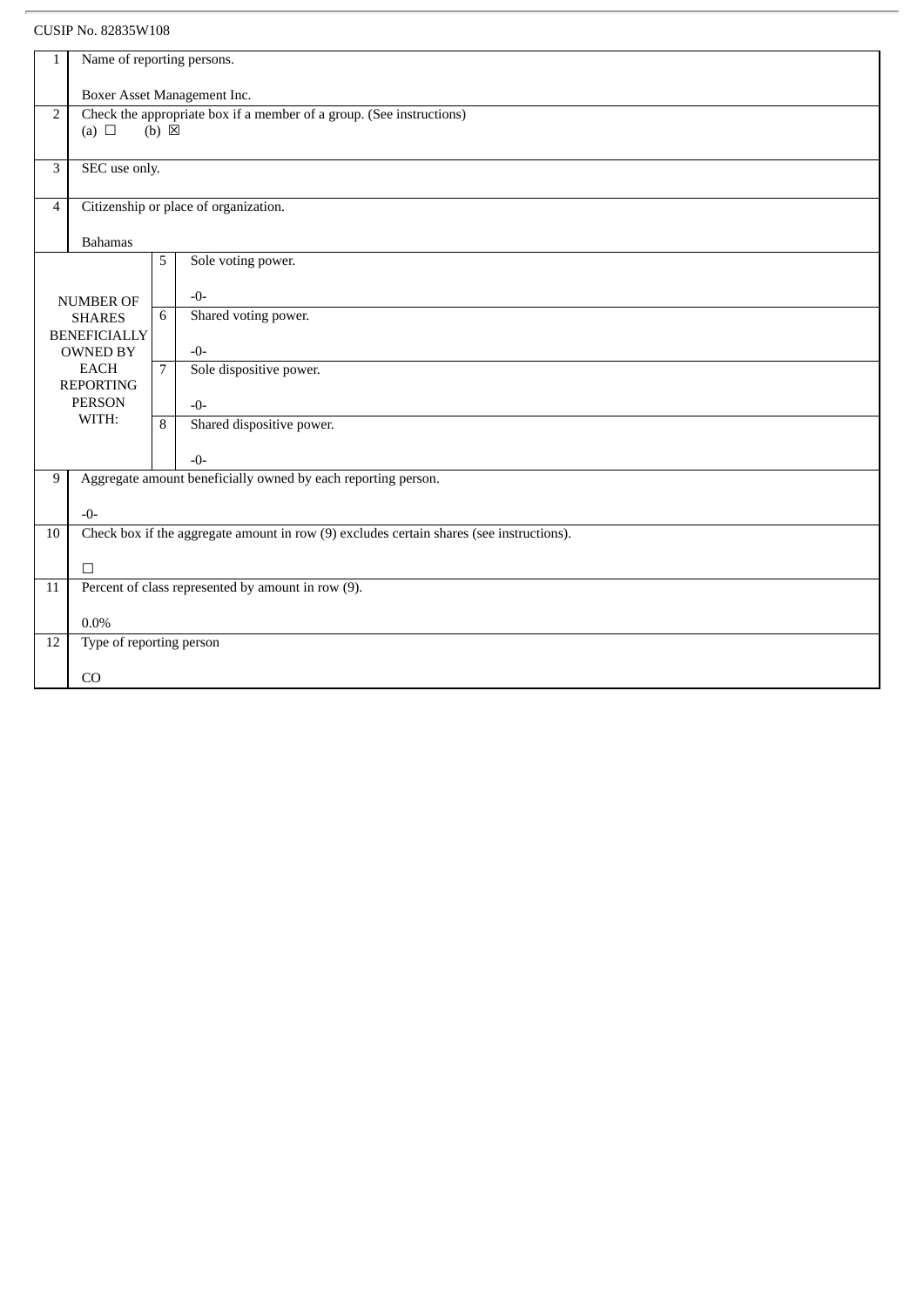| 1                                                       | Name of reporting persons.                                                                                              |                |                                                               |  |  |
|---------------------------------------------------------|-------------------------------------------------------------------------------------------------------------------------|----------------|---------------------------------------------------------------|--|--|
|                                                         |                                                                                                                         |                |                                                               |  |  |
|                                                         | Joe Lewis                                                                                                               |                |                                                               |  |  |
|                                                         | Check the appropriate box if a member of a group. (See instructions)<br>$\overline{2}$<br>(a) $\Box$<br>$(b) \boxtimes$ |                |                                                               |  |  |
|                                                         |                                                                                                                         |                |                                                               |  |  |
| 3                                                       | SEC use only.                                                                                                           |                |                                                               |  |  |
|                                                         |                                                                                                                         |                |                                                               |  |  |
| Citizenship or place of organization.<br>$\overline{4}$ |                                                                                                                         |                |                                                               |  |  |
|                                                         |                                                                                                                         |                |                                                               |  |  |
|                                                         | <b>United Kingdom</b>                                                                                                   |                |                                                               |  |  |
|                                                         |                                                                                                                         | 5              | Sole voting power.                                            |  |  |
|                                                         |                                                                                                                         |                | $-0-$                                                         |  |  |
|                                                         | <b>NUMBER OF</b>                                                                                                        | 6              | Shared voting power.                                          |  |  |
|                                                         | <b>SHARES</b><br><b>BENEFICIALLY</b>                                                                                    |                |                                                               |  |  |
|                                                         | <b>OWNED BY</b>                                                                                                         |                | $-0-$                                                         |  |  |
|                                                         | <b>EACH</b>                                                                                                             | 7 <sup>7</sup> | Sole dispositive power.                                       |  |  |
|                                                         | <b>REPORTING</b>                                                                                                        |                |                                                               |  |  |
|                                                         | <b>PERSON</b><br>WITH:                                                                                                  |                | $-0-$                                                         |  |  |
|                                                         |                                                                                                                         | 8              | Shared dispositive power.                                     |  |  |
|                                                         |                                                                                                                         |                | $-0-$                                                         |  |  |
| 9                                                       |                                                                                                                         |                | Aggregate amount beneficially owned by each reporting person. |  |  |
|                                                         |                                                                                                                         |                |                                                               |  |  |
|                                                         | $-0-$                                                                                                                   |                |                                                               |  |  |
| 10                                                      | Check box if the aggregate amount in row (9) excludes certain shares (see instructions).                                |                |                                                               |  |  |
|                                                         |                                                                                                                         |                |                                                               |  |  |
| $\overline{11}$                                         | $\Box$<br>Percent of class represented by amount in row (9).                                                            |                |                                                               |  |  |
|                                                         |                                                                                                                         |                |                                                               |  |  |
|                                                         | $0.0\%$                                                                                                                 |                |                                                               |  |  |
| 12                                                      | Type of reporting person                                                                                                |                |                                                               |  |  |
|                                                         |                                                                                                                         |                |                                                               |  |  |
|                                                         | IN                                                                                                                      |                |                                                               |  |  |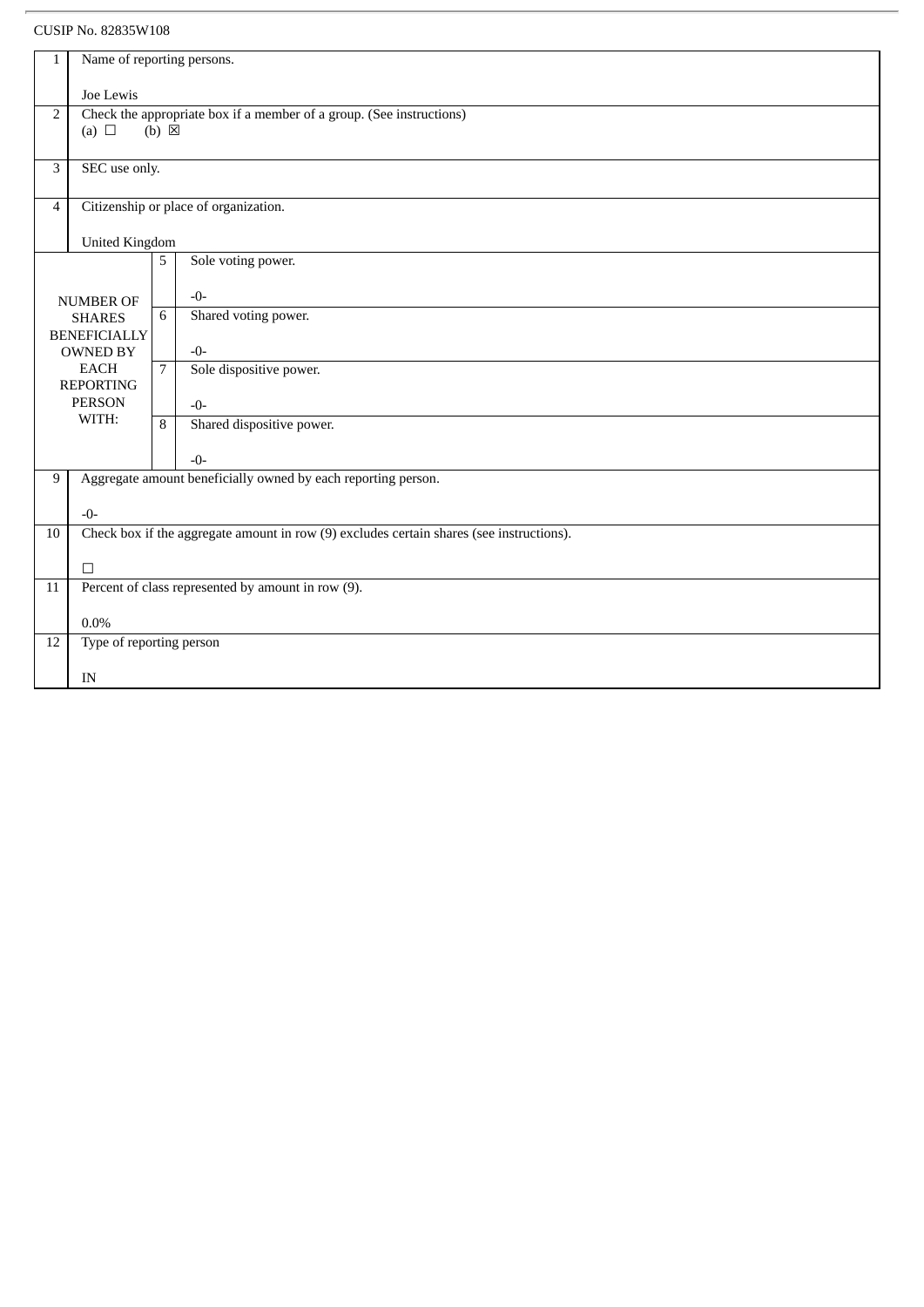| $\mathbf{1}$                                            | Name of reporting persons.                                           |                 |                                                                                          |  |
|---------------------------------------------------------|----------------------------------------------------------------------|-----------------|------------------------------------------------------------------------------------------|--|
|                                                         |                                                                      |                 |                                                                                          |  |
|                                                         | MVA Investors, LLC                                                   |                 |                                                                                          |  |
| 2                                                       | Check the appropriate box if a member of a group. (See instructions) |                 |                                                                                          |  |
|                                                         | (a) $\Box$                                                           | $(b) \boxtimes$ |                                                                                          |  |
|                                                         |                                                                      |                 |                                                                                          |  |
| 3                                                       | SEC use only.                                                        |                 |                                                                                          |  |
|                                                         |                                                                      |                 |                                                                                          |  |
| Citizenship or place of organization.<br>$\overline{4}$ |                                                                      |                 |                                                                                          |  |
|                                                         | Delaware                                                             |                 |                                                                                          |  |
|                                                         |                                                                      | 5               | Sole voting power.                                                                       |  |
|                                                         |                                                                      |                 |                                                                                          |  |
|                                                         | <b>NUMBER OF</b>                                                     |                 | $-0-$                                                                                    |  |
|                                                         | <b>SHARES</b>                                                        | 6               | Shared voting power.                                                                     |  |
|                                                         | <b>BENEFICIALLY</b>                                                  |                 |                                                                                          |  |
|                                                         | <b>OWNED BY</b>                                                      |                 | $-0-$                                                                                    |  |
|                                                         | <b>EACH</b><br><b>REPORTING</b>                                      | 7 <sup>7</sup>  | Sole dispositive power.                                                                  |  |
|                                                         | <b>PERSON</b>                                                        |                 | $-0-$                                                                                    |  |
|                                                         | WITH:                                                                | 8               | Shared dispositive power.                                                                |  |
|                                                         |                                                                      |                 |                                                                                          |  |
|                                                         |                                                                      |                 | $-0-$                                                                                    |  |
| 9                                                       |                                                                      |                 | Aggregate amount beneficially owned by each reporting person.                            |  |
|                                                         |                                                                      |                 |                                                                                          |  |
|                                                         | $-0-$                                                                |                 |                                                                                          |  |
| 10                                                      |                                                                      |                 | Check box if the aggregate amount in row (9) excludes certain shares (see instructions). |  |
|                                                         | $\Box$                                                               |                 |                                                                                          |  |
| $\overline{11}$                                         | Percent of class represented by amount in row (9).                   |                 |                                                                                          |  |
|                                                         |                                                                      |                 |                                                                                          |  |
| $0.0\%$                                                 |                                                                      |                 |                                                                                          |  |
| 12                                                      | Type of reporting person                                             |                 |                                                                                          |  |
|                                                         |                                                                      |                 |                                                                                          |  |
|                                                         | CO                                                                   |                 |                                                                                          |  |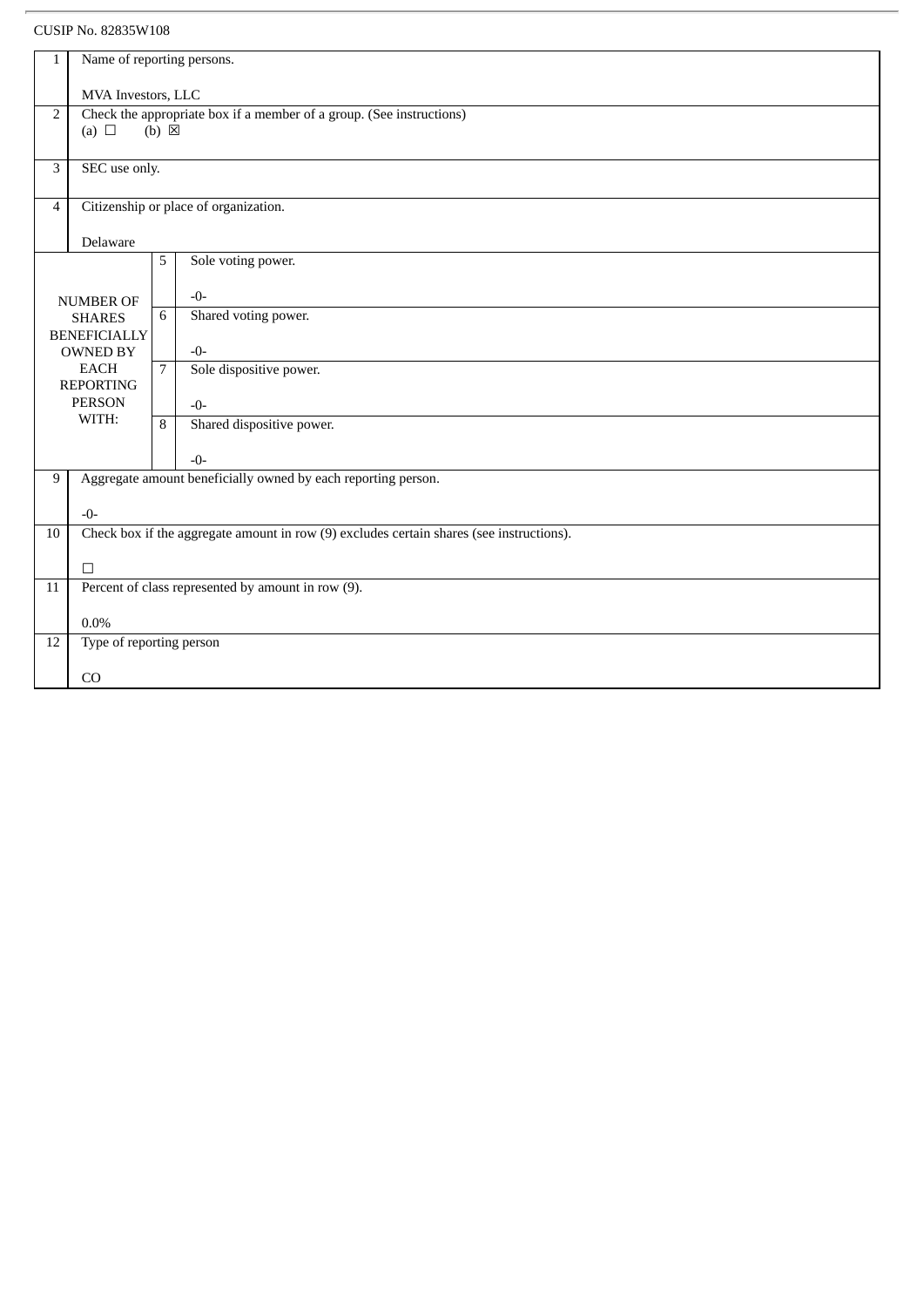| 1              | Name of reporting persons.                                           |                 |                                                                                          |  |  |
|----------------|----------------------------------------------------------------------|-----------------|------------------------------------------------------------------------------------------|--|--|
|                |                                                                      |                 |                                                                                          |  |  |
|                | Aaron I. Davis                                                       |                 |                                                                                          |  |  |
| $\overline{2}$ | Check the appropriate box if a member of a group. (See instructions) |                 |                                                                                          |  |  |
|                | (a) $\Box$                                                           | $(b) \boxtimes$ |                                                                                          |  |  |
|                |                                                                      |                 |                                                                                          |  |  |
| 3              | SEC use only.                                                        |                 |                                                                                          |  |  |
|                |                                                                      |                 |                                                                                          |  |  |
|                | Citizenship or place of organization.<br>$\overline{4}$              |                 |                                                                                          |  |  |
|                |                                                                      |                 |                                                                                          |  |  |
|                | <b>United States of America</b>                                      |                 |                                                                                          |  |  |
|                |                                                                      | 5               | Sole voting power.                                                                       |  |  |
|                |                                                                      |                 |                                                                                          |  |  |
|                | <b>NUMBER OF</b>                                                     |                 | $-0-$                                                                                    |  |  |
|                | <b>SHARES</b>                                                        | 6               | Shared voting power.                                                                     |  |  |
|                | <b>BENEFICIALLY</b>                                                  |                 |                                                                                          |  |  |
|                | <b>OWNED BY</b>                                                      |                 | $-0-$                                                                                    |  |  |
|                | <b>EACH</b><br><b>REPORTING</b>                                      | $\overline{7}$  | Sole dispositive power.                                                                  |  |  |
|                | <b>PERSON</b>                                                        |                 |                                                                                          |  |  |
|                | WITH:                                                                |                 | $-0-$                                                                                    |  |  |
|                |                                                                      | 8               | Shared dispositive power.                                                                |  |  |
|                |                                                                      |                 | $-0-$                                                                                    |  |  |
|                |                                                                      |                 |                                                                                          |  |  |
| 9              |                                                                      |                 | Aggregate amount beneficially owned by each reporting person.                            |  |  |
|                | $-0-$                                                                |                 |                                                                                          |  |  |
|                |                                                                      |                 |                                                                                          |  |  |
| 10             |                                                                      |                 | Check box if the aggregate amount in row (9) excludes certain shares (see instructions). |  |  |
|                | $\Box$                                                               |                 |                                                                                          |  |  |
| 11             | Percent of class represented by amount in row (9).                   |                 |                                                                                          |  |  |
|                |                                                                      |                 |                                                                                          |  |  |
|                | 0.0%                                                                 |                 |                                                                                          |  |  |
| 12             |                                                                      |                 |                                                                                          |  |  |
|                | Type of reporting person                                             |                 |                                                                                          |  |  |
|                | IN                                                                   |                 |                                                                                          |  |  |
|                |                                                                      |                 |                                                                                          |  |  |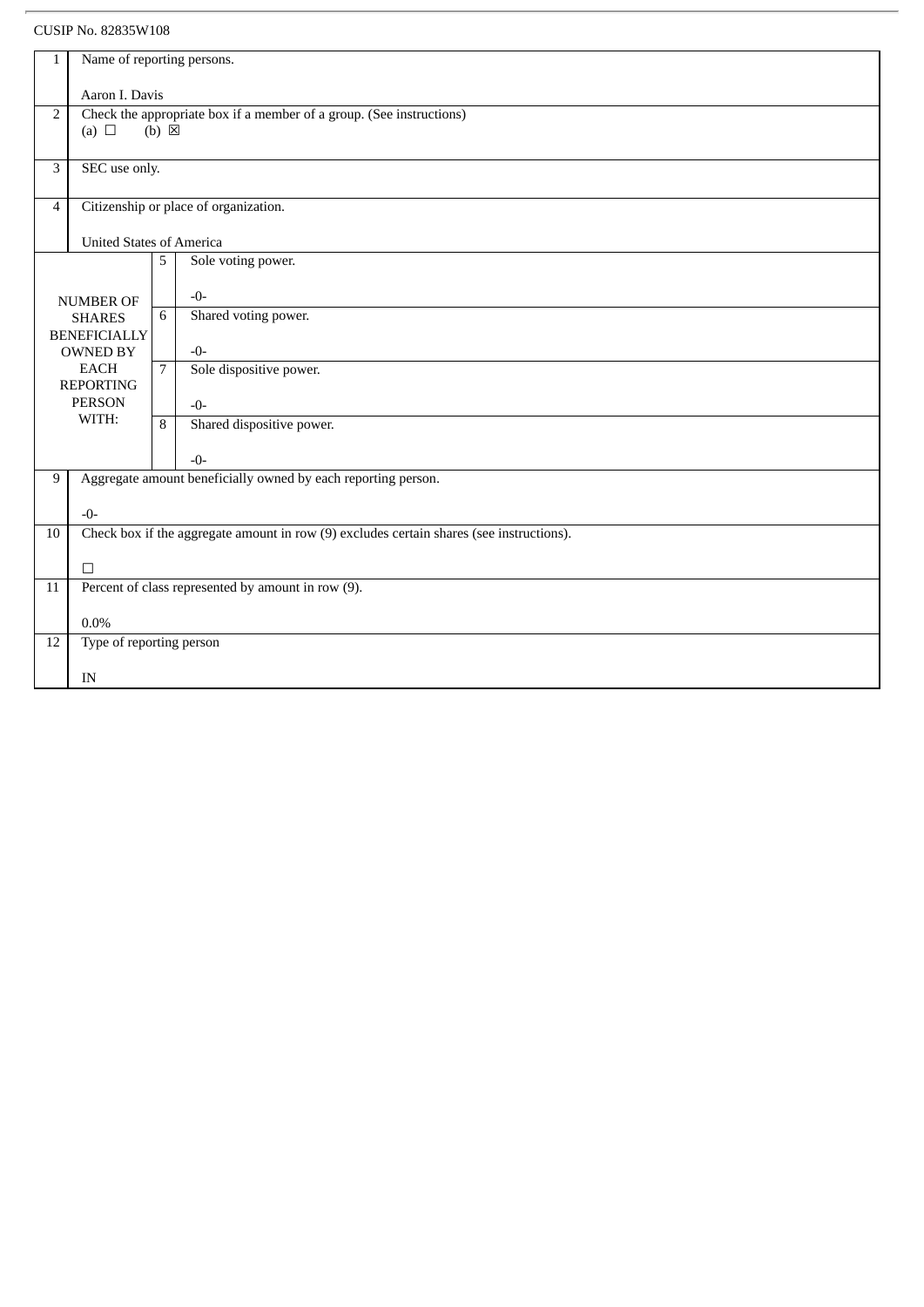This Amendment No. 2 ("Amendment No. 2") amends and supplements the statement on Schedule 13G filed on December 17, 2020 (the "Original Filing") by Boxer Capital, LLC ("Boxer Capital"), Boxer Asset Management Inc. ("Boxer Management"), Joe Lewis, MVA Investors, LLC ("MVA Investors") and Aaron I. Davis (together with Boxer Capital, Boxer Management, Joe Lewis, and MVA Investors, collectively, the "Reporting Persons"), as amended by Amendment No. 1 filed on December 18, 2020. The Original Filing remains in effect except to the extent that it is amended, restated or superseded by information contained in this Amendment No. 2. Capitalized terms used and not defined in this Amendment No. 2 have the meanings set forth in the Original Filing, as amended. This Amendment No. 2 is being filed to correct certain share information reported in the Original Filing.

#### **Item 4. Ownership.**

(a) Amount beneficially owned:

The Reporting Persons do not own any shares of Common Stock.

(b) Percent of class:

The Reporting Persons do not own any shares of Common Stock.

- (c) Number of shares as to which such person has:
	- (i) Sole power to vote or to direct the vote:

None of the Reporting Persons has sole power to vote or to direct the vote of any shares of Common Stock.

- (ii) Shared power to vote or to direct the vote:
	- None of the Reporting Persons has shared power to vote or to direct the vote of any shares of Common Stock.
- (iii) Sole power to dispose or to direct the disposition of: None of the Reporting Persons has sole power to dispose or to direct the disposition of any shares of Common Stock.
- (iv) Shared power to dispose or to direct the disposition of:

None of the Reporting Persons has shared power to dispose or to direct the disposition of any shares of Common Stock.

#### **Item 5. Ownership of Five Percent or Less of a Class.**

With respect to each Reporting Person:

If this statement is being filed to report the fact that as of the date hereof the reporting person has ceased to be the beneficial owner of more than 5 percent of the class of securities, check the following  $\boxtimes$ .

#### **Item 10. Certification.**

(c) By signing below I certify that, to the best of my knowledge and belief, the securities referred to above were not acquired and are not held for the purpose of or with the effect of changing or influencing the control of the issuer of the securities and were not acquired and are not held in connection with or as a participant in any transaction having that purpose or effect, other than activities solely in connection with a nomination under § 240.14a-11.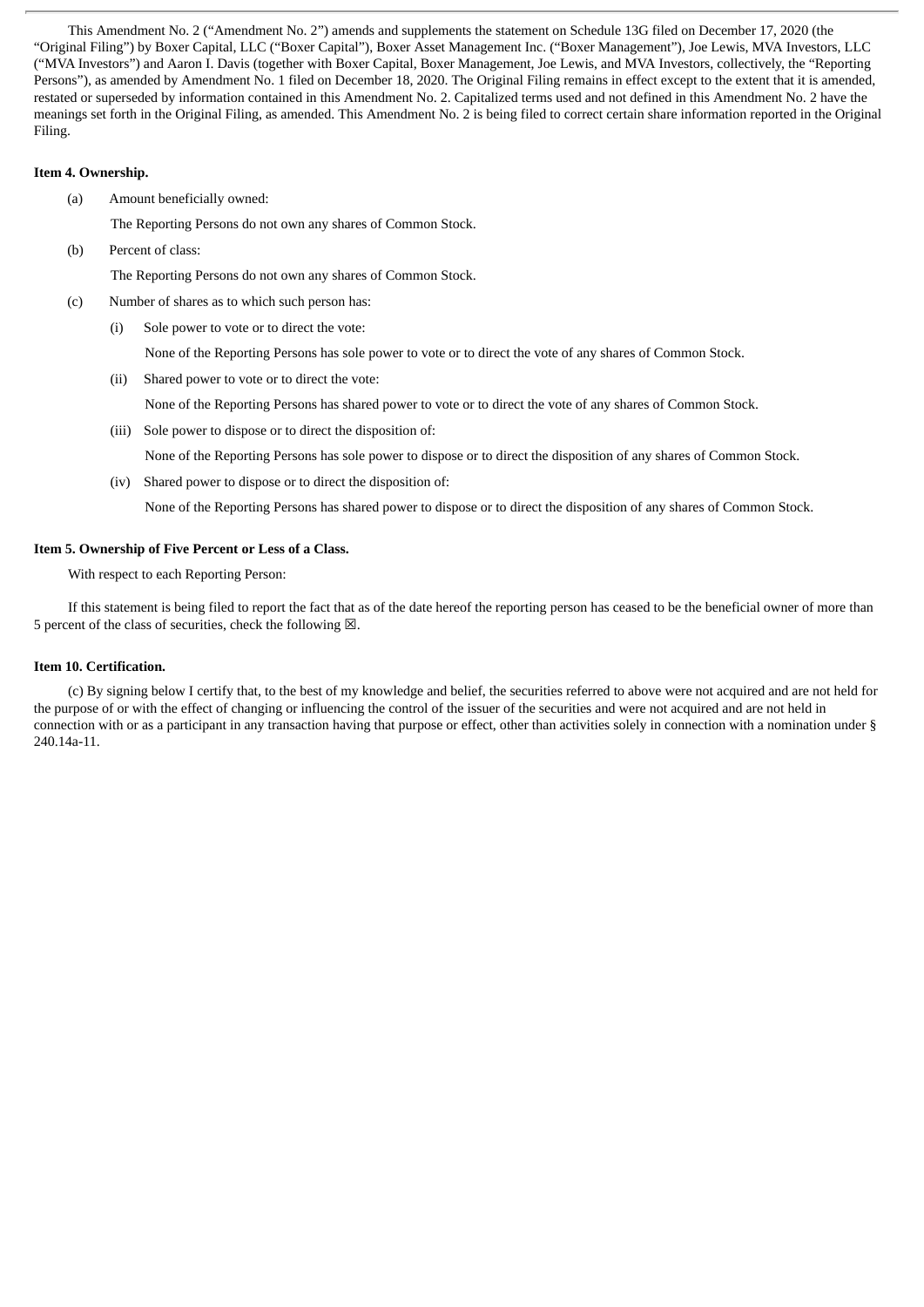# **Exhibits**

1 Joint Filing Agreement, dated December 17, 2020, among the Reporting Persons, incorporated by reference to Exhibit 1 to the Original Filing.